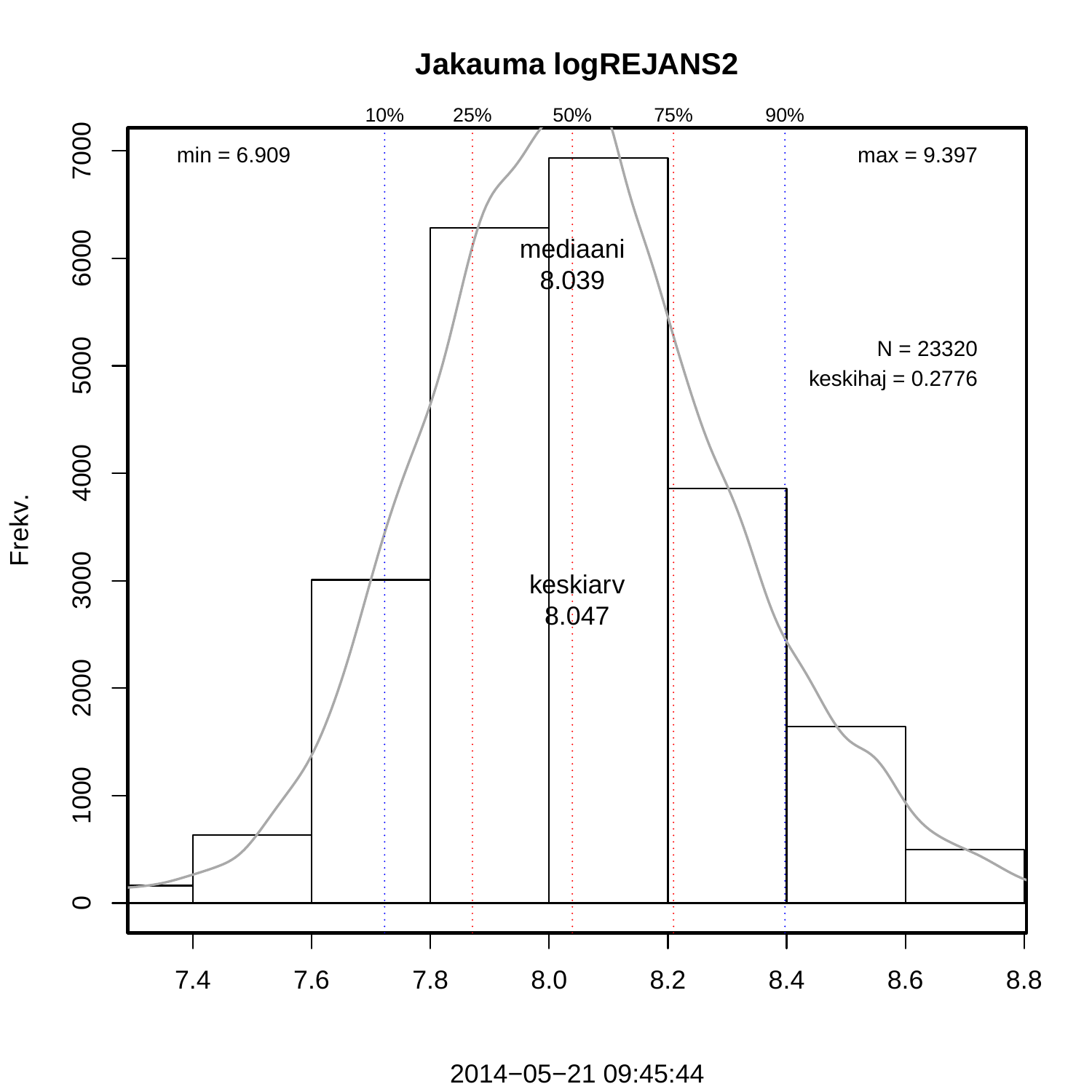## **logREJANS2 earth(formula=fm...**

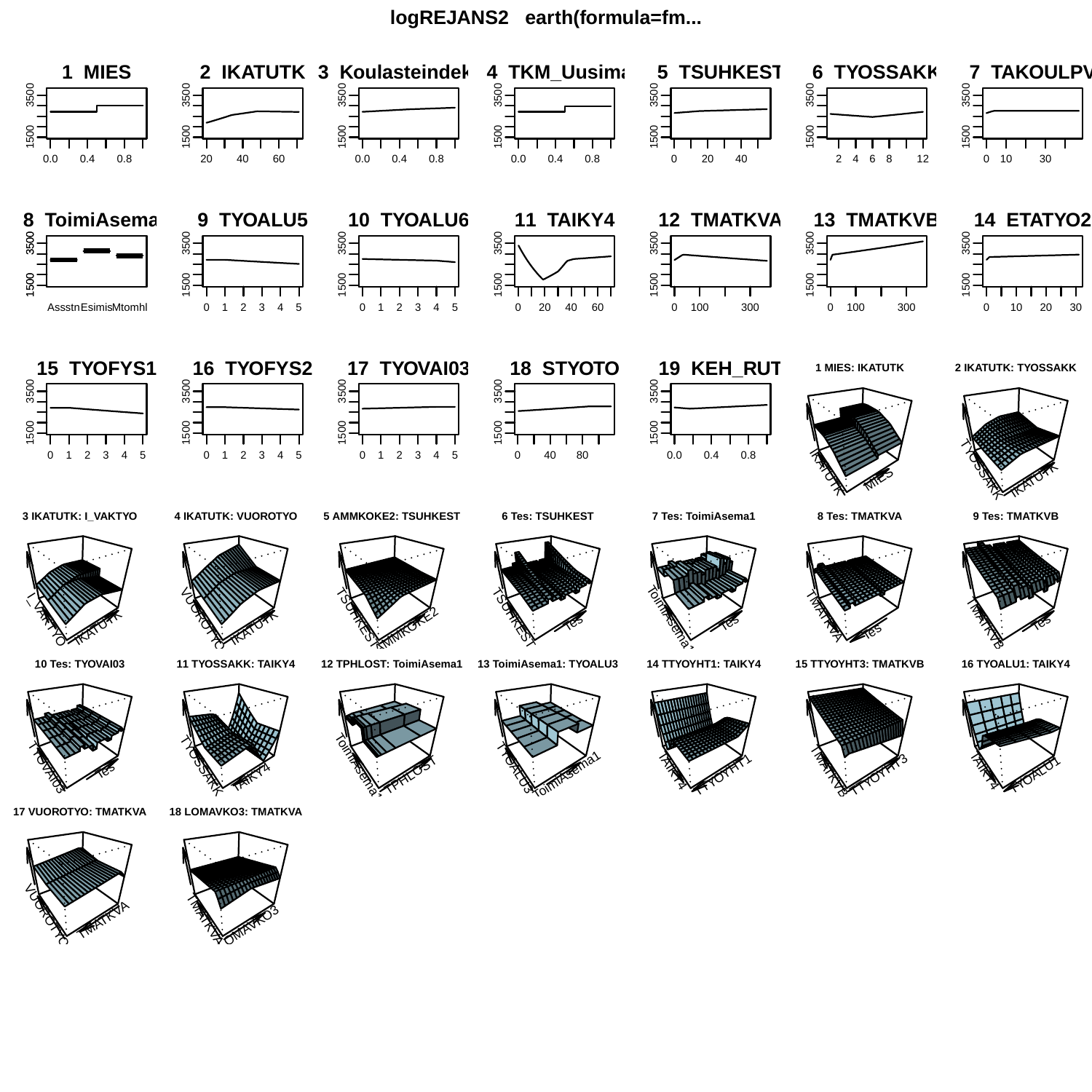logREJANS2: earth(formula=fmla,data=Dm,degree=2...